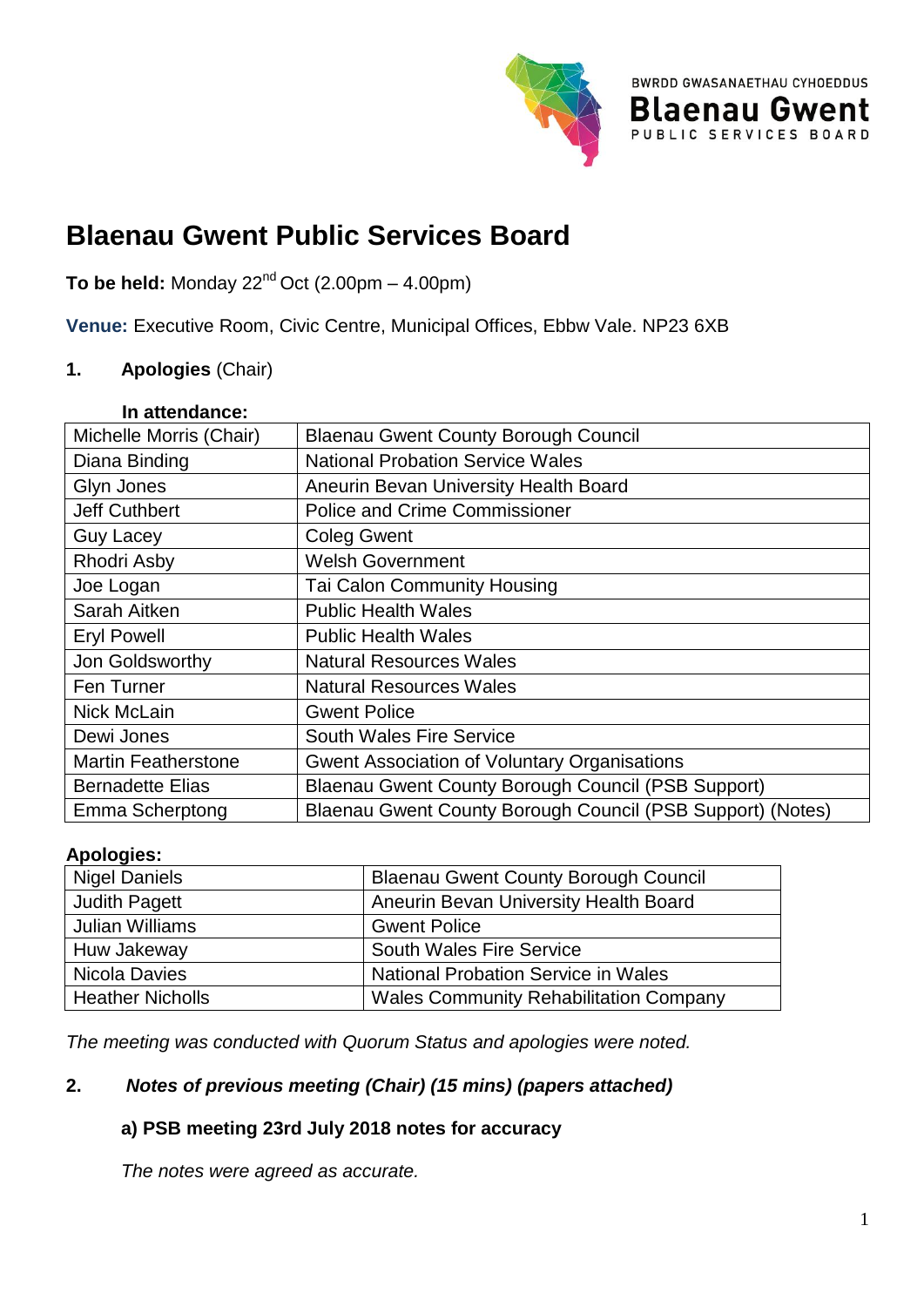# **b) Action Sheet from 23rd July 2018**

*Action Point 2 – Welsh Language Costs - Gwent Police payment in progress; Public Health Wales requested separate discussion with BE regarding the matter.*

*Action Point 4 – Large Scale Change Evaluation Report to be shared in due course, following internal sign-off.*

*Action Point 6 – Working Together on Universal Credit Delivery Group – invitations made to Wales Community Rehabilitation Company and National Probation Service for Wales.*

*Action Point 8 – Happy Communities Analysis to be shared with the Board when available.*

# **c) Recommendations from PSB Strategic Support Group**

# **I. Endorse the Blaenau Gwent Well-being Plan Easy Read Version**

*PSB endorsed the Blaenau Gwent Well-being Plan Easy Read Version.*

# **II. Endorse the PSB News Bulletin (First Edition) (***attached***)**

*PSB endorsed the PSB News Bulletin and proposal to have an annual edition to support the Annual Report.*

### **III. Recommendation on Agenda Item 7**

*Noted.*

### **3. Director of Public Health Annual Report 2018: A Healthier Future for Gwent – Overview Presentation by SA** *(10 mins) (report attached)*

*SA provided an overview of the report and presented a video.*

*JC supports education as a preventative measure for delivering health outcomes.*

*MF said PSB has important role to play as key employers of the area. GAVO will continue to lead on promoting volunteering opportunities, but will also consider how it can support the well-being of staff by considering the introduction of schemes such as 'staff well-being hour'.*

*MF suggested the PSB to acknowledge SA's request and to consider how as organisations they can support.*

*GJ said the report was gratefully received and practical and commends the style of the report for dissemination.*

*DJ agreed addressing obesity is important. South Wales Fire & Rescue provide staff with 45mins per day to undertake physical activity.*

*RA said access to green infrastructure and encourage usage will be key centred on encouraging positive behaviour changes.*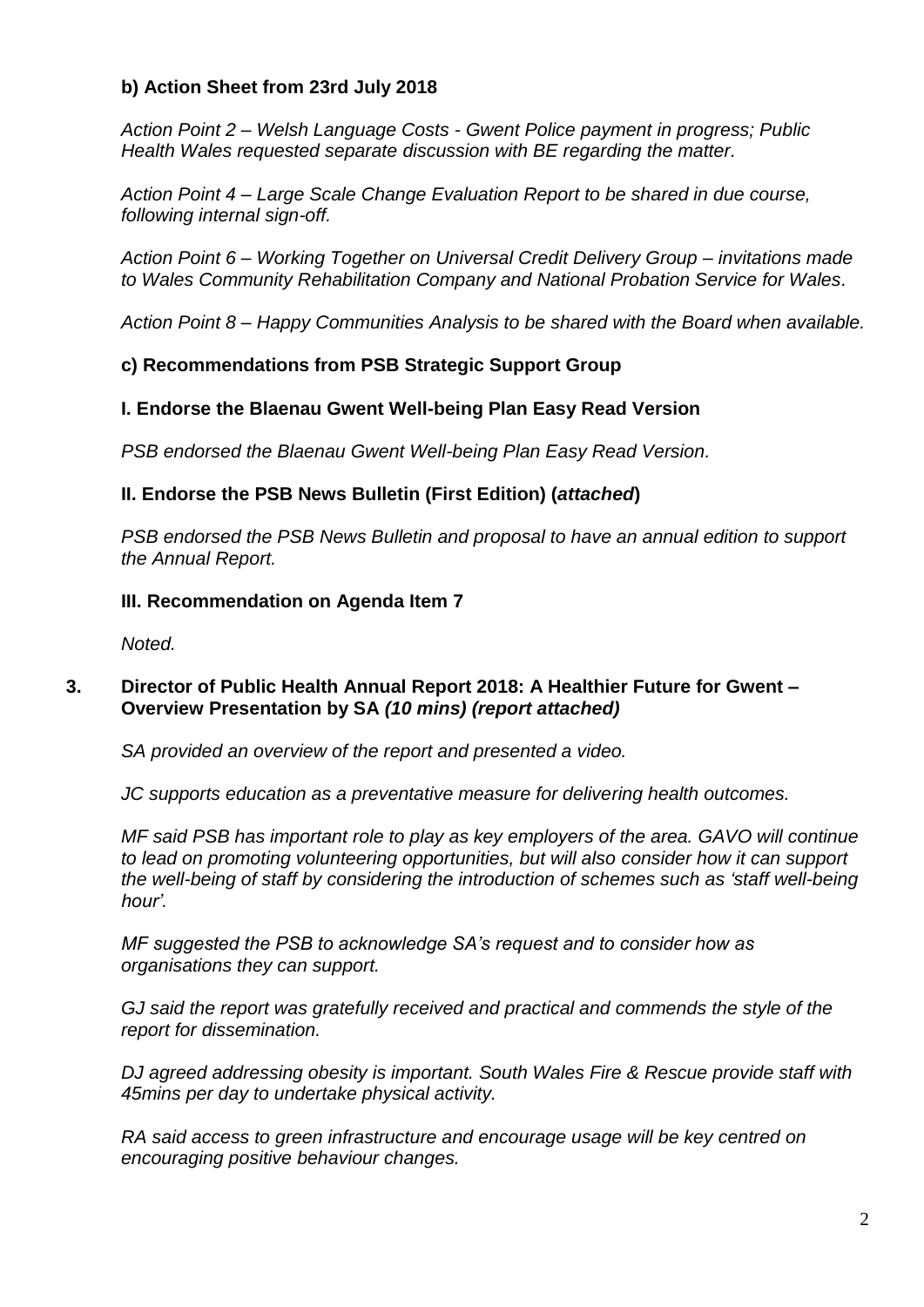*FT informed the Board that support to map Green Infrastructure across Gwent is being submitted as part of the Enabling Natural Resources and Well-being in Wales Gwent.*

*GL said that smoking levels at the Ebbw Fawr Coleg Campus is high, including the use of e-cigarettes. He would be interested to know the trends between levels of smokers aged 16 and 18 years respectively and more information on the numbers of people who 'vape', the known effects of e-cigarettes and whether purchasing is regulated.*

*JL also asked whether due to the pricing of tobacco, is the use of illegal tobacco an issue in Blaenau Gwent.*

*NM said issues such as organised crime is one of Gwent Police's key priorities and will be a future delivery area.*

*SA said rolling out successful initiatives such as 'Couch to 5km' will support sustainable behaviour change. Also issues schools and colleges are not comfortable with, such as smoking, need to be raised and brought to the attention of the Board.*

*RA said air quality is also important and particularly how high emissions can have a negative impact on health outcomes. Blaenau Gwent has good air quality which needs better social awareness and knowledge about how we reduce car usage.*

*MM requested SA to come back to future meeting to discuss how as employers the Board can support the agenda.*

*Members agreed for there to be a future discussion space.*

*Action: SA to share promotional posters and pledge cards with the PSB when available.*

#### **4. Blaenau Gwent Well-being Delivery Plan Lead Updates** (*papers attached*)

#### **a) Early Years First 1000 Days Programme (GJ)**

*GJ thanked partners for support and for rich analysis provided through the First 1000 Days Planning Group. GJ gave an overview of the report and highlighted the emerging themes that were some clear identified steps and recommendations for the Boards consideration:*

- *Improving information sharing between agencies and ensuring there is a planned approach for collaboration;*
- *Development of an Early Years First 1000 Days Community of Practice, building on existing partnerships and networks*

*MM outlined that the scale of need for enhanced services across Blaenau Gwent is great. Key will be identifying what the wicked issues are and where we need to build a case with Welsh Government regarding the areas service needs.*

*MM suggested for the PSB to develop a case.*

*SA said that the Healthy Child Wales Programme will be used to support gaps and will be rolled out by 2018/19. The programme has already been piloted in Torfaen which will help us to better understand what an ideal system looks like. Support is also being provided by*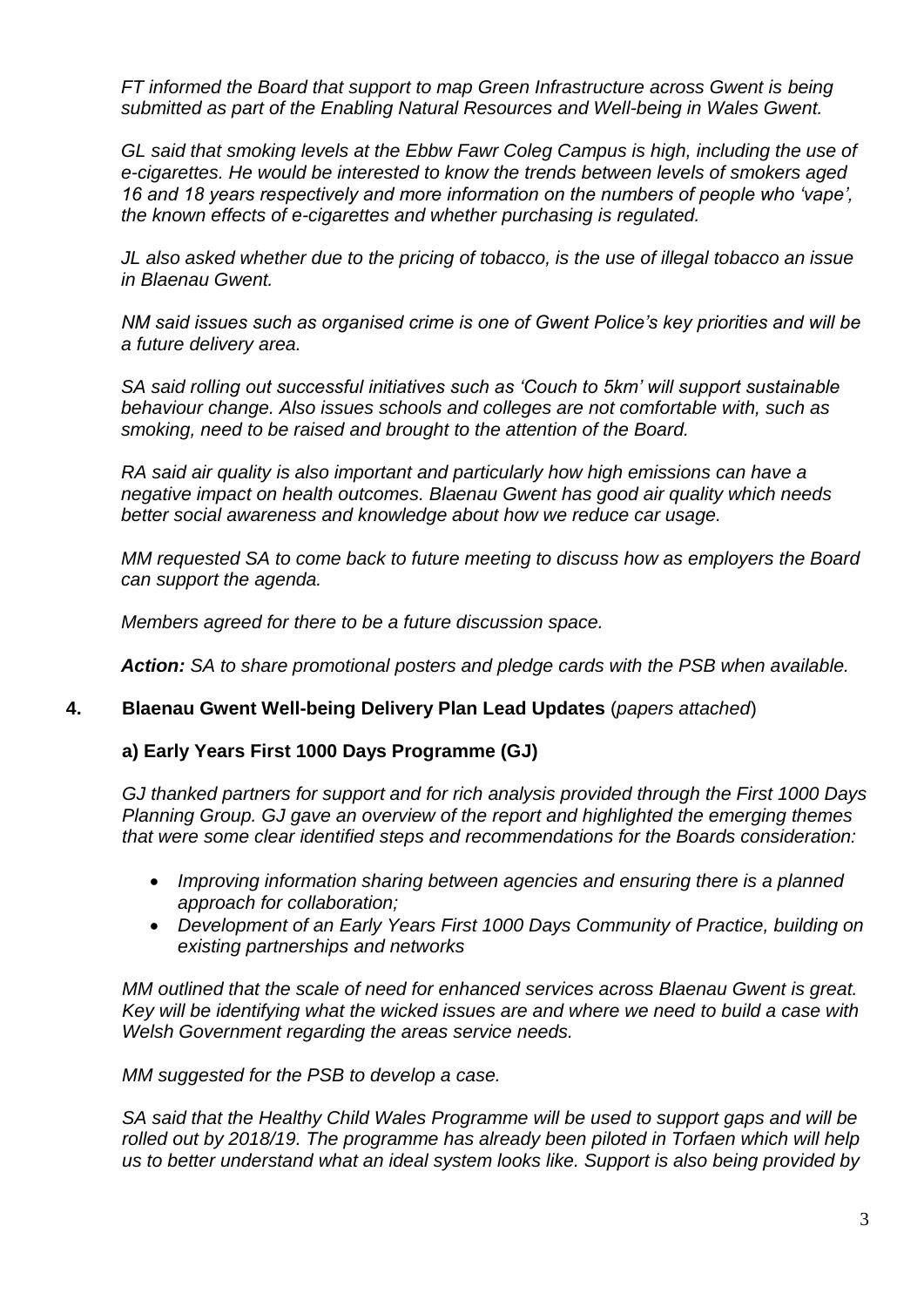*Centre for Works, who have identified a number of evidence-based interventions that work.*

*Members agreed for the First 1000 Days Planning Group to lead on taking this work forward.*

*MF suggested that a future joint Public Services Board and Strategic Support Group could be held to explore this further.*

*GJ said he would welcome this.*

### **b) Maximising Opportunities for Prosperity (MM) (***Copy to follow***)**

*MM confirmed a discussion with RA had been held. Blaenau Gwent has a challenged economy, low skills levels and high levels of economic inactivity and key to taking this work will be making connections between the key strategic programmes to improve outcomes for the area.*

*MM gave an overview of the report which recommends that a wider stakeholder event is arranged early in 2019 to raise awareness levels about the strategic regional programmes, explore what resources are currently available and where the gaps are. Information derived from the event will enable to Board to consider what it can do to support this delivery area.*

*Members agreed for event to be held.*

*JC said considering what the Corporate and collective offer is to support prosperity. The PCC has a Policing Graduate Programme which is accessible also to 'hard to reach' communities.*

*JC suggested there is scope for the Board to consider what apprenticeships could be offered across all public services.*

*SA informed members that Public Health Wales run an apprenticeship programme within the social care sector as part of the Regional Partnership Board Academy.*

*JL said he supports all of the recommendations and would be particularly interested in skills shortages in Construction and the Foundational Economy.*

*GL offered to host the event at the Ebbw Fawr college campus and to provide support on the day.*

*JG asked whether it should be a Gwent-wide workshop.*

*MM requested a local approach is taken forward in the first instance so we are really clear on what's Blaenau Gwent's offer and ask.*

*Members agreed.*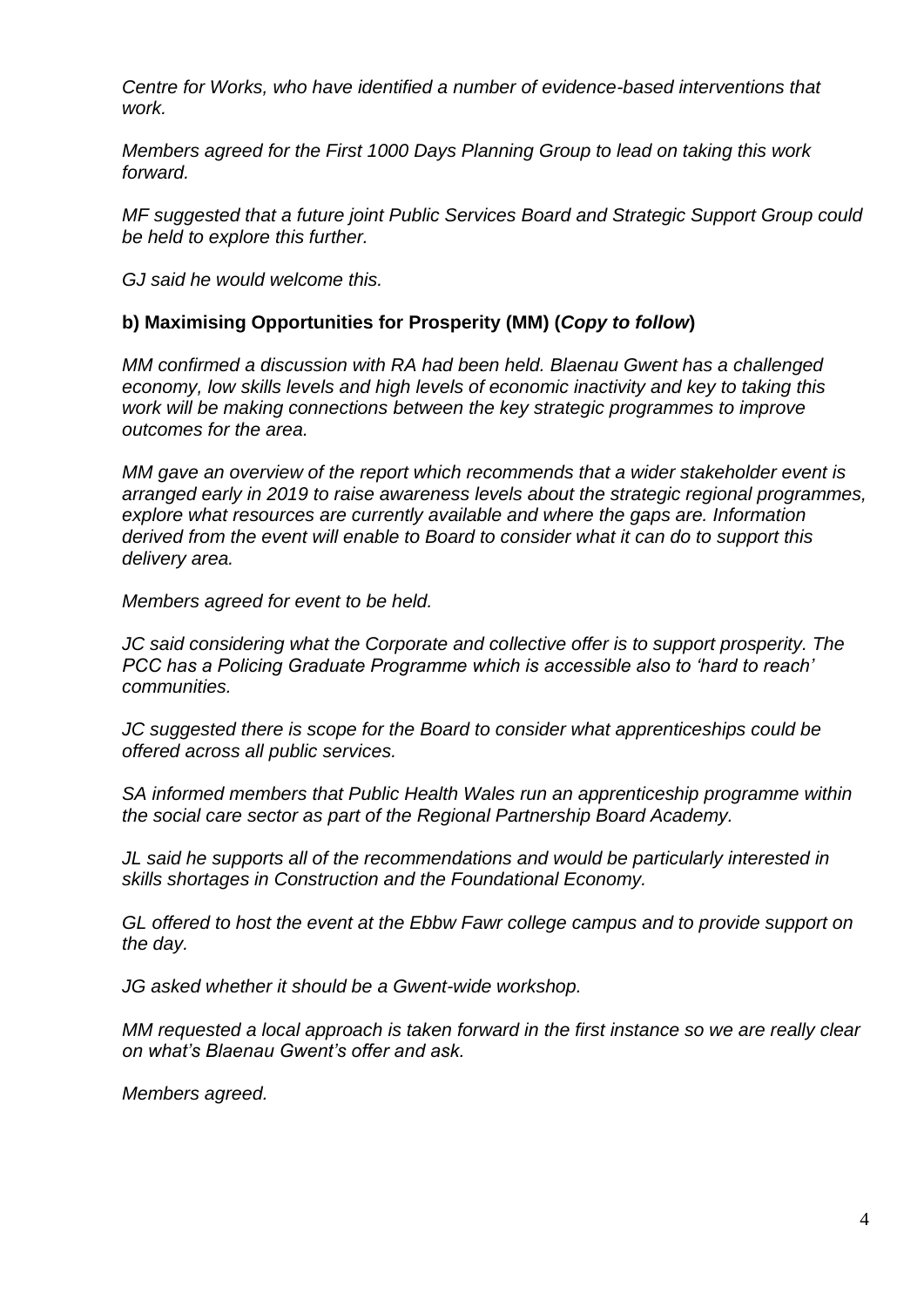# **c) Working together on Universal Credit (JL) (***Copy to follow***)**

*JL gave an overview of the report and outlined that the Delivery Group were currently focusing on the accessibility of information and scoping with the development of an 'App' could be a potential solution. JL pointed out that it is likely addressing information needs is a Wales-wide issue so should Welsh Government, or UK Government be exploring a National solution.*

*JL asked members whether any members had any ICT technical expertise which could support development of an application.*

*JL said that the Delivery Group are also working on the development of a multi-agency Risk Register.*

*SA asked whether Dewis had been considered as an access point for service information.*

*JL included that it was being explored.*

*Chair invited the Board to provide any further comment.*

*RA said Brexit could compound pressures.*

*DJ said there are risks such as fuel theft due to increased fuel poverty.*

### **d) Getting Blaenau Gwent Active and Healthy (BE) (***Copy to follow***)**

*BE gave an overview of the project and progress to date and proposed the PSB could participate in walking the route as part of the launch.*

e) Carbon Positive Futures presentation (JG & Fen Turner) (*paper attached*)

*JG gave a summary of the project.*

*Chair offered for Carbon Positive Futures and Climate Ready Gwent to be considered as a future item for discussion space.*

*Members agreed.*

f) Discussion Space options at next PSB meeting (*5 mins*) - Gwent Futures (Ash Wales) – Proposal for joint PSB and SSG workshop to be held (13.00pm – 15.00pm); PSB business (15.00pm – 16.00pm)

*Chair proposed opportunity for Special PSB meeting to be held in April and asked for Members approval.*

*Members agreed for a Special PSB Gwent Futures Workshop to be arranged in April, facilitated by Ash Futures.*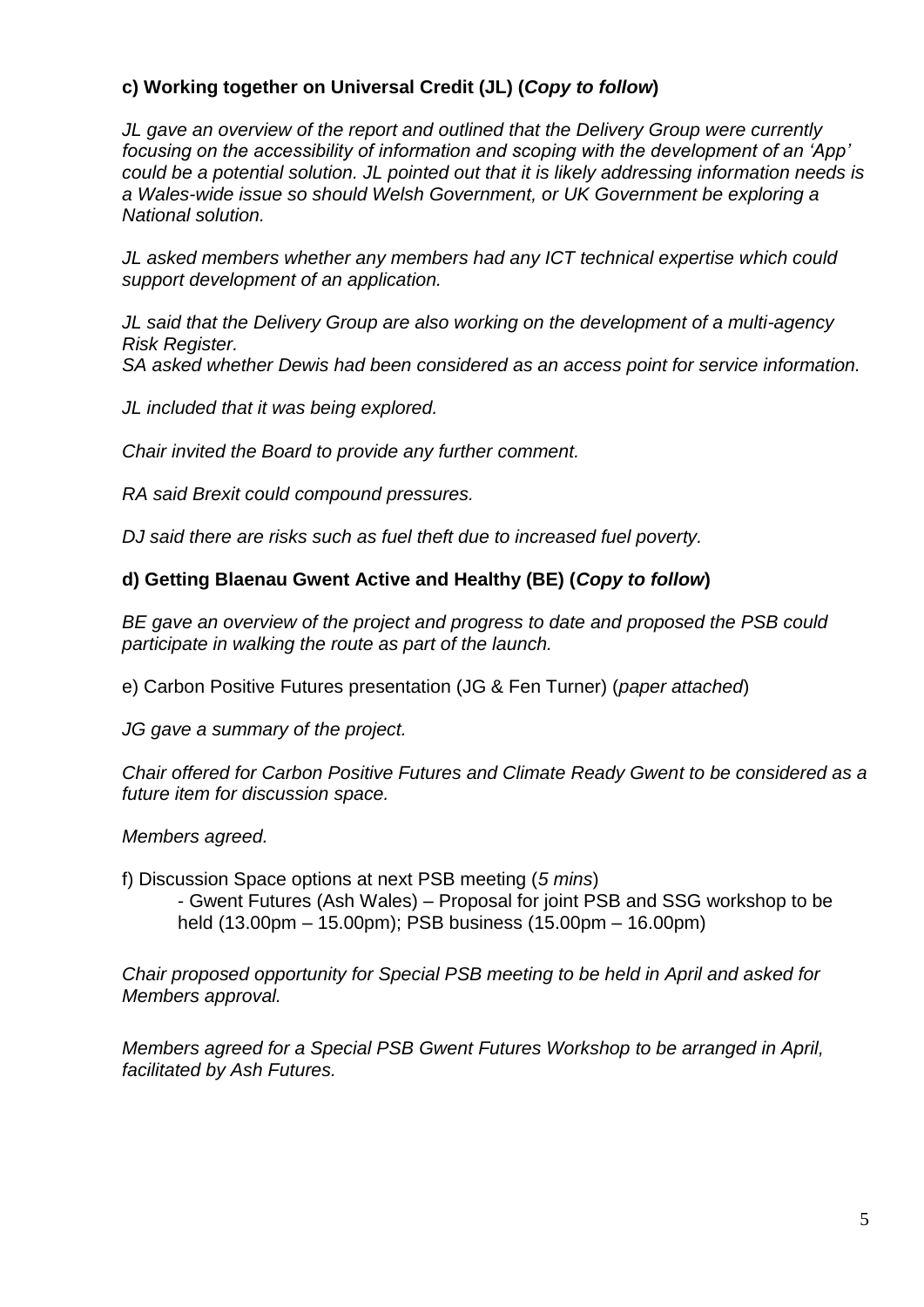# **5. Performance Management (***10 mins***) For information**

# **a) Progress update on Strengthening PSB Partnerships and Groups for Delivery (MF)**

*MF gave an overview of progress to date and outlined that the key aim of the work was to develop new a Partnership Framework and ensure key communication messages are disseminated to stakeholders regarding the new delivery arrangements.*

*The Chair asked whether the new Partnership Framework arrangements were in place.*

*BE confirmed that they are.*

### **b) PSB Scrutiny Forward Work Programme – to agree items to be proposed for 3rd December meeting (BE)**

*BE gave an outline of proposed items for scrutiny and asked PSB to feedback any additional items.*

**Action:** Members to feedback any items to include within the PSB Scrutiny Forward Work Programme.

#### **6.** *Partnership Business (Chair) (10 mins) a) Future Generations Commissioner& Children's Commissioner Letter to PSBs (proposed response attached)*

*Chair asked Members if they had any comments regarding the proposed response.*

*SA made suggested to amend 'Regional Partnership Boards' to 'Regional Partnership Boards Support Teams'.*

*BE confirmed that the change will be made.*

*Action: Amendment to letter to be made, prior to submission.*

#### **b) Academi Wales PSB Board Development – Option for workshop at Jan PSB meeting (***Letter to PSB Chairs attached***) (BE)**

*Chair asked Members whether they supported the proposal of Academi Wales running a workshop in January.*

*Members supported, but requested for the workshop to arranged for the PSB meeting in April.*

*Action: BE to make arrangements with Academi Wales for PSB meeting in April*